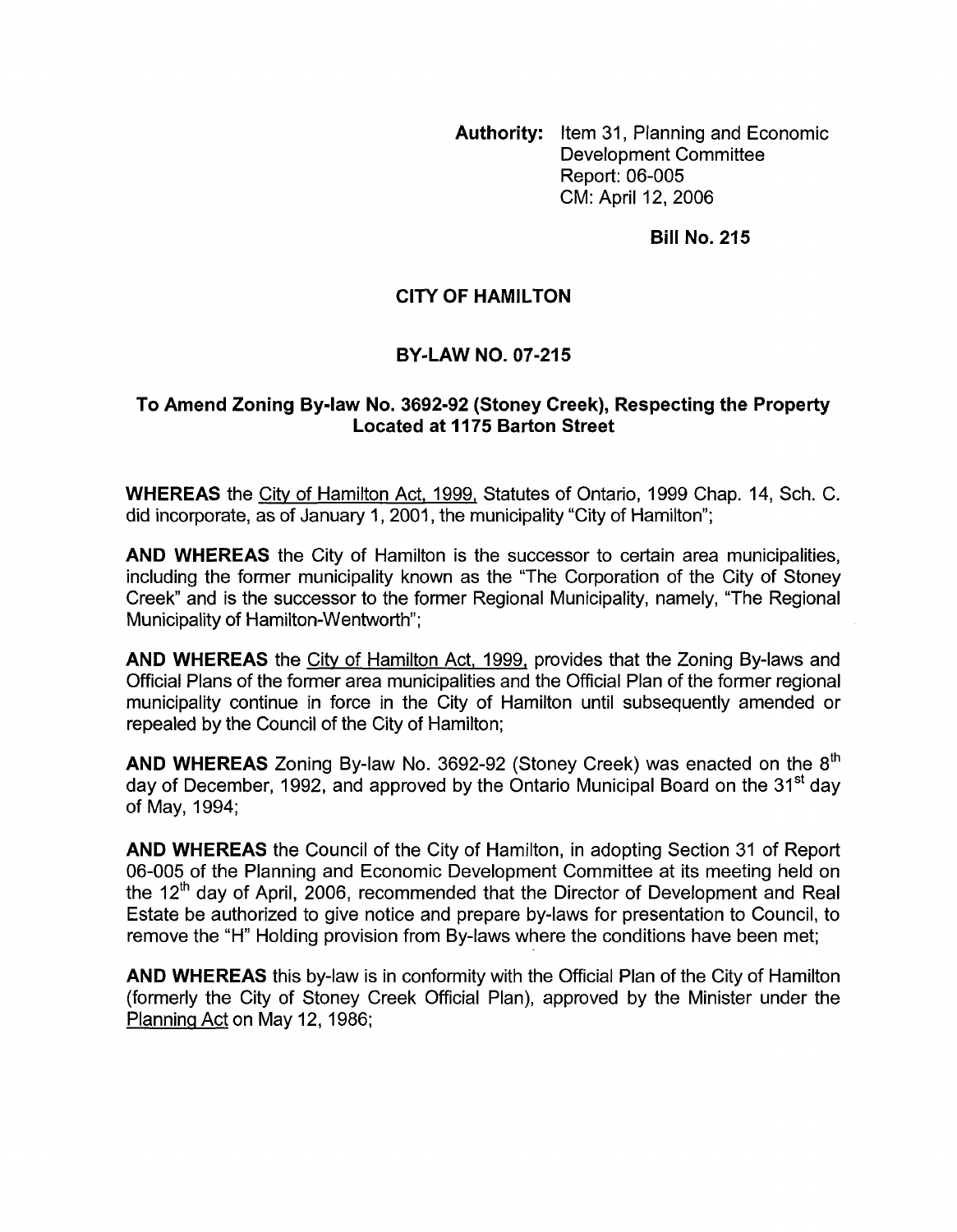**NOW THEREFORE** the Council of the City of Hamilton enacts as follows:

- 1. That Map No. 3 of Schedule "A", appended to and forming part of By-law No. 3692-92 (Stoney Creek) is amended as follows:
	- (a) by changing the zoning from the Special Purpose Industrial  $-$  Holding "MSP(H)" Zone to the Special Purpose Industrial "MSP" Zone, the land comprised in Block "I"; and,
	- $(b)$  by changing the zoning from the Special Purpose Industrial  $-$  Holding "MSP-l7(H)" Zone to the Special Purpose Industrial "MSP-17" Zone, the land comprised in Block "2";

the extent and boundaries of which are shown on a plan hereto annexed as Schedule "A".

- 2. No building or structure shall be erected, altered, extended or enlarged, nor shall any building or structure or part thereof be used, nor shall any land be used, except in accordance with the Special Purpose Industrial "MSP" Zone provisions and the Special Purpose Industrial "MSP-17" Zone provisions.
- 3. The Clerk is hereby authorized and directed to proceed with the giving of notice of the passing of this by-law, in accordance with the Planning Act.

PASSED and ENACTED this 11<sup>th</sup> day of July, 2007.

Fred Eisenberger Mayor City Clerk

Kevin C. Christenson

ZAH-07-032